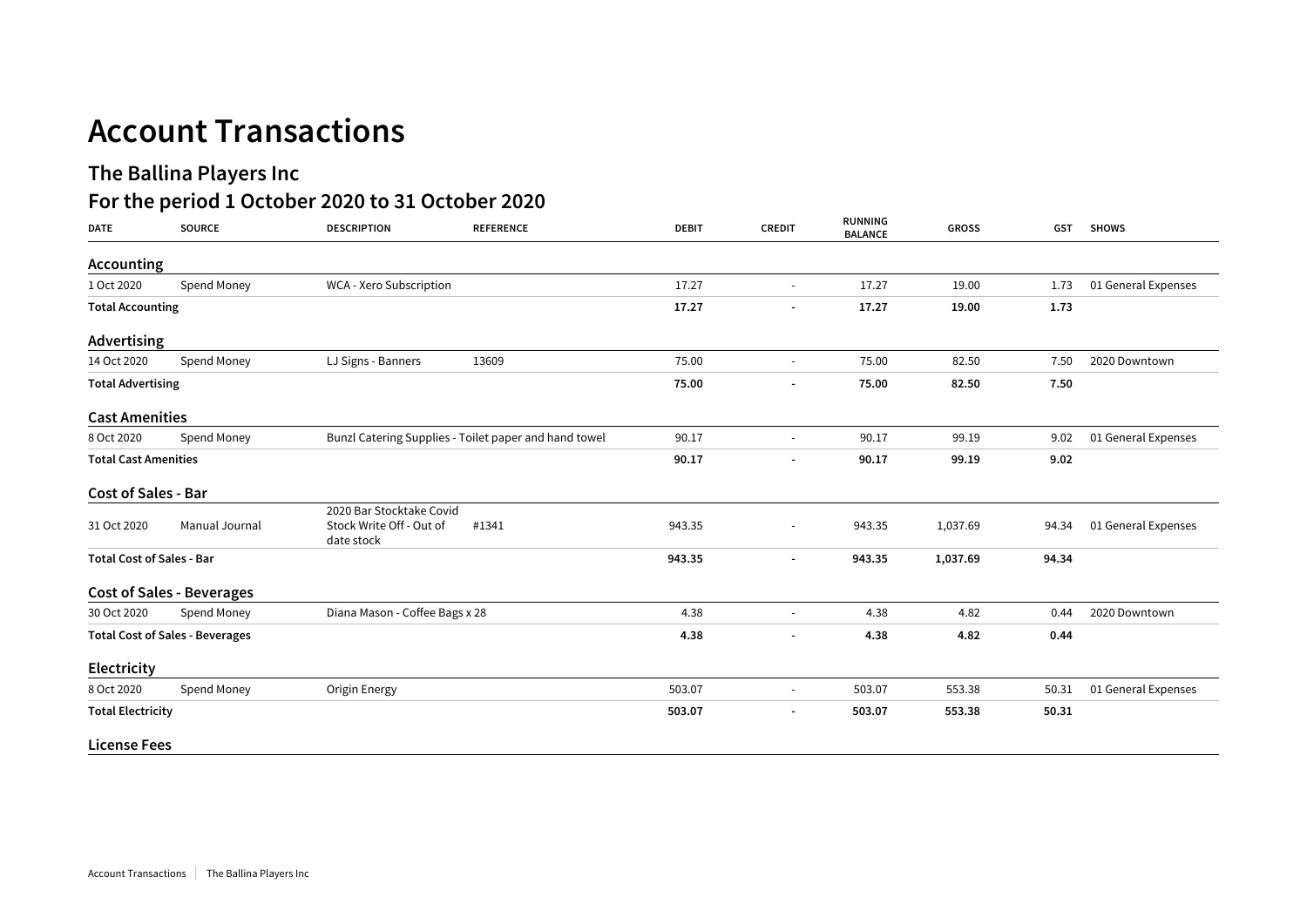| <b>DATE</b>                          | <b>SOURCE</b>                  | <b>DESCRIPTION</b><br><b>REFERENCE</b>                 | <b>DEBIT</b>             | <b>CREDIT</b>            | <b>RUNNING</b><br><b>BALANCE</b> | <b>GROSS</b> | <b>GST</b> | <b>SHOWS</b>        |
|--------------------------------------|--------------------------------|--------------------------------------------------------|--------------------------|--------------------------|----------------------------------|--------------|------------|---------------------|
|                                      |                                |                                                        |                          |                          |                                  |              |            |                     |
| 19 Oct 2020                          | Spend Money                    | One Music - Gold Package<br>060995<br>incidental music | 162.30                   | $\overline{\phantom{a}}$ | 162.30                           | 178.53       | 16.23      | 01 General Expenses |
| <b>Total License Fees</b>            |                                |                                                        | 162.30                   | $\overline{a}$           | 162.30                           | 178.53       | 16.23      |                     |
| <b>Merchant Facility</b>             |                                |                                                        |                          |                          |                                  |              |            |                     |
| 1 Oct 2020                           | Spend Money                    | <b>NAB</b>                                             | 26.36                    | $\sim$                   | 26.36                            | 29.00        | 2.64       | 01 General Expenses |
| 1 Oct 2020                           | Spend Money                    | <b>NAB</b>                                             | 18.18                    |                          | 44.54                            | 20.00        | 1.82       | 01 General Expenses |
| 30 Oct 2020                          | Spend Money                    | <b>NAB</b>                                             | 26.36                    | $\blacksquare$           | 70.90                            | 29.00        | 2.64       | 01 General Expenses |
| 30 Oct 2020                          | Spend Money                    | <b>NAB</b>                                             | 18.18                    |                          | 89.08                            | 20.00        | 1.82       | 01 General Expenses |
| <b>Total Merchant Facility</b>       |                                |                                                        | 89.08                    | $\overline{a}$           | 89.08                            | 98.00        | 8.92       |                     |
| Postage                              |                                |                                                        |                          |                          |                                  |              |            |                     |
| 29 Oct 2020                          | Spend Money                    | Mike Sheehan - Stamps                                  | 10.00                    | $\omega$                 | 10.00                            | 11.00        | 1.00       | 01 General Expenses |
| <b>Total Postage</b>                 |                                |                                                        | 10.00                    | $\overline{a}$           | 10.00                            | 11.00        | 1.00       |                     |
| <b>Raffle Prizes</b>                 |                                |                                                        |                          |                          |                                  |              |            |                     |
| 30 Oct 2020                          | Spend Money                    | Diana Mason - Chocolate boxes                          | 109.09                   | $\overline{\phantom{a}}$ | 109.09                           | 120.00       | 10.91      | 2020 Downtown       |
| <b>Total Raffle Prizes</b>           |                                |                                                        | 109.09                   |                          | 109.09                           | 120.00       | 10.91      |                     |
| <b>Rent Received</b>                 |                                |                                                        |                          |                          |                                  |              |            |                     |
| 5 Oct 2020                           | Receive Money                  | Kristen & Mark Lodge - October Funsing                 | $\overline{\phantom{m}}$ | 1,000.00                 | 1,000.00                         | 1,100.00     | 100.00     | 01 General Expenses |
| 9 Oct 2020                           | <b>Receive Money</b>           | CHEQUE - Family History                                | $\frac{1}{2}$            | 113.64                   | 1,113.64                         | 125.00       | 11.36      | 01 General Expenses |
| <b>Total Rent Received</b>           |                                |                                                        | $\overline{\phantom{a}}$ | 1,113.64                 | 1,113.64                         | 1,225.00     | 111.36     |                     |
|                                      | <b>Repairs and Maintenance</b> |                                                        |                          |                          |                                  |              |            |                     |
| 8 Oct 2020                           | Spend Money                    | Bunnings - Foyer frames paint                          | 65.97                    | $\overline{a}$           | 65.97                            | 72.57        | 6.60       | 01 General Expenses |
| <b>Total Repairs and Maintenance</b> |                                |                                                        | 65.97                    |                          | 65.97                            | 72.57        | 6.60       |                     |
| <b>Royalties</b>                     |                                |                                                        |                          |                          |                                  |              |            |                     |
| 22 Oct 2020                          | Spend Money                    | Hal Leonard Australia -<br>J206476<br>Royalties        | 2,737.41                 | $\blacksquare$           | 2,737.41                         | 3,011.15     | 273.74     | 2020 Downtown       |
| <b>Total Royalties</b>               |                                |                                                        | 2,737.41                 | $\overline{\phantom{a}}$ | 2,737.41                         | 3,011.15     | 273.74     |                     |